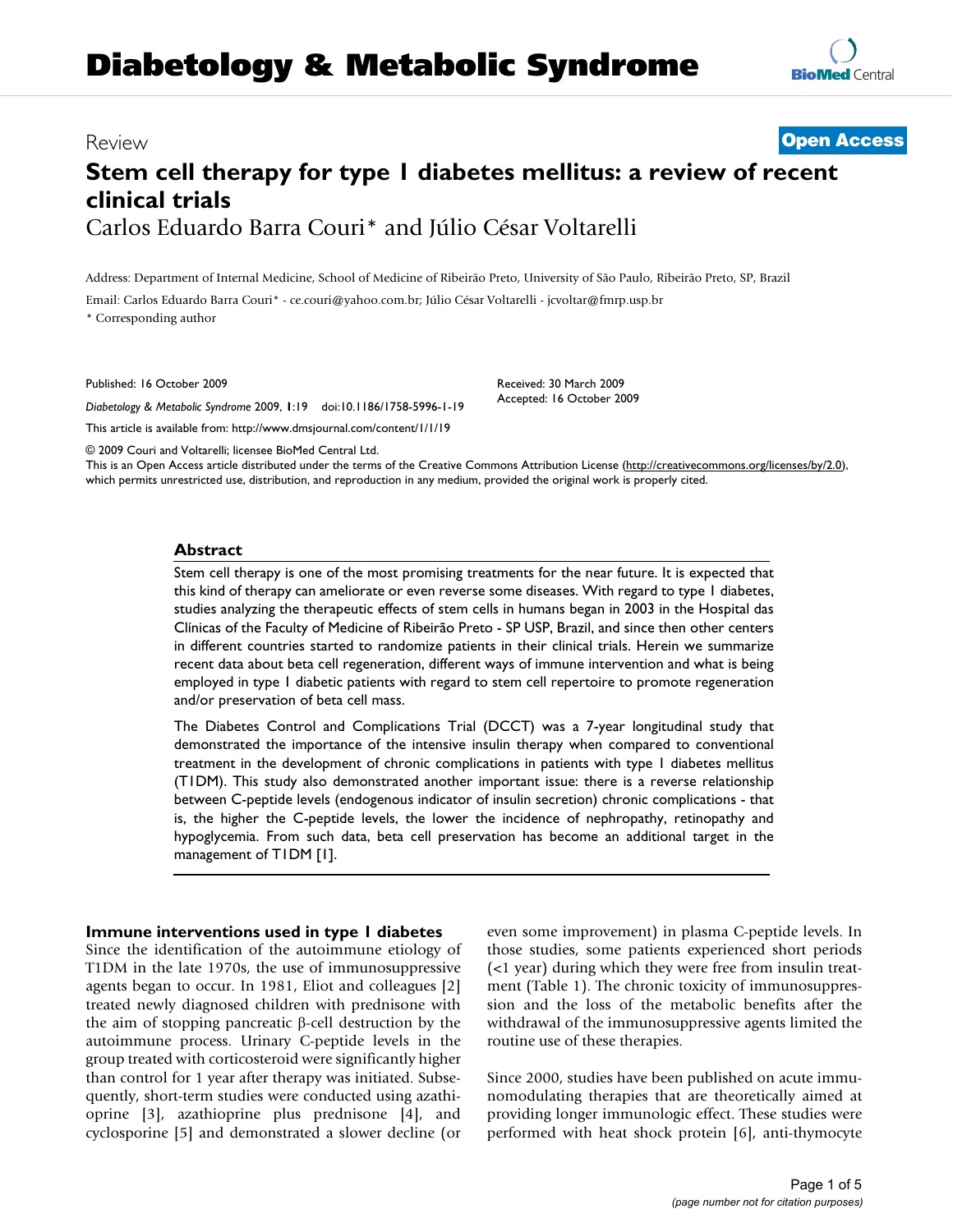| Immunomodulating therapy                 | <b>Treatment length</b>                               | Number of patients free from/<br>total number of patients | <b>Period free from insulin</b><br>(average) |
|------------------------------------------|-------------------------------------------------------|-----------------------------------------------------------|----------------------------------------------|
| Prednisone <sup>2</sup>                  | 12 months (daily use)                                 | 4/17                                                      | 3 months                                     |
| Prednisone + azathioprine <sup>4</sup>   | 12 months (daily use)                                 | 10/20                                                     | week                                         |
| Azathioprine <sup>3</sup>                | 12 months (daily use)                                 | 0/24                                                      | 0                                            |
| Ciclosporin <sup>5</sup>                 | 24 months (daily use)                                 | 53/122                                                    | 10 months                                    |
| Antibody anti-CD3 <sup>6</sup>           | E.V. application 6 days in a row                      | 0                                                         |                                              |
| Heat shock protein <sup>7</sup>          | S.C. application in time 0, + 1 and<br>$+6$ months    | 0                                                         | 0                                            |
| Anti-thymocyte globulin <sup>8</sup>     | E.V. Applications 4 days in a row                     | 0                                                         |                                              |
| Glutamic acid decarboxylase <sup>9</sup> | 2 subcutaneous applications with 1-<br>month interval | 0                                                         |                                              |

<span id="page-1-0"></span>**Table 1: Effect of different immunomodulatory therapies on insulin-free period in patients with newly diagnosed type 1 diabetes mellitus**

globulin [[6](#page-3-5)], antibody anti-CD3 [[7](#page-3-6)] and glutamic acid decarboxylase (GAD) [[9](#page-3-7)]. Such studies also showed several degrees of beta cell mass preservation; however, none of the patients became insulin-independent.

At the University of Florida, cell therapy for T1DM was conducted using autologous umbilical cord blood cells. Such cells have immunomodulating properties and are able to secrete cytokines that promote a decrease in the population of cytotoxic T lymphocytes and increase the population of regulatory T cells (T-regs), but they do not have proven regenerative properties. In this kind of therapy, a simple endovenous injection is applied and a study of this was recently conducted with a group of 21 patients who were an average of 5 years old and had had diabetes an average of 9 months, paired with a control group of patients receiving usual insulin therapy [[10\]](#page-3-8). After a follow-up of 1 year, no significant biological differences were observed in the C-peptide levels and in the insulin doses used during that year ([\[10](#page-3-8)] and personal communication).

Another form of cell therapy is that performed by a group of researchers from Argentina, China and United States using stem cells from the patient's own bone marrow (including a conglomerate of mesenchymal stem cells and hematopoietic stem cells) obtained in a bone marrow biopsy. While still under anesthetic, these cells are infused by arterial catheterization directly into the patient's pancreas. This therapy was performed in 22 T1DM patients and in 31 type 2 diabetic patients. The authors did not publish complete data at all [\[11](#page-3-9)].

#### **Brazilian leadership in cell therapy for type 1 diabetes**

By the end of 2003, cell therapy for T1DM started being performed in humans, and the world's first study was performed by the Divisions of Immunology and Endocrinology of the Hospital das Clínicas of the Faculty of Medicine of Ribeirão Preto - University of São Paulo - Brazil [[12,](#page-3-10)[13](#page-3-11)]. The basic inclusion criteria are age between 12 and 35 years and a diagnosis of T1DM less than 6 weeks prior to inclusion confirmed by positive serum levels of anti-GAD antibodies.

In the first stage of the protocol, called mobilization, a small dose of cyclophosphamide is administered intravenously to mobilize hematopoietic stem cells from the bone marrow to the peripheral blood. Afterwards, we apply daily subcutaneous injections of the granulocyte colony stimulating factor to proliferate circulating stem cells; these cells are then collected and frozen.

Ten to fifteen days later, we start the second phase, called the conditioning regimen, in which we use high dose immunosuppression with intravenous cyclophosphamide 200 mg/kg plus intravenous rabbit anti-thymocyte globulin 4.5 mg/kg with aim of 'turning off' the immune system, mainly the peripheral T cells that retain immunologic memory. Later, we intravenously re-infuse the previously collected hematopoietic stem cells, which do not have immunologic memory, to regenerate a new immune system that will not attack pancreatic beta cells. This procedure is called 'immunologic resetting' and although no beta cells are regenerated, those not yet destroyed are preserved. It is important to emphasize that evidence in the medical literature indicates that hematopoietic stem cells are unable to be differentiated into beta cells. This is why we include only newly diagnosed patients - that is, patients who still have residual beta cell mass to be preserved.

Using this procedure, we may maintain or increase the secretion of endogenous insulin, improving the metabolic control and obviously the risk of chronic complications. We emphasize that if we obtain increased C-peptide levels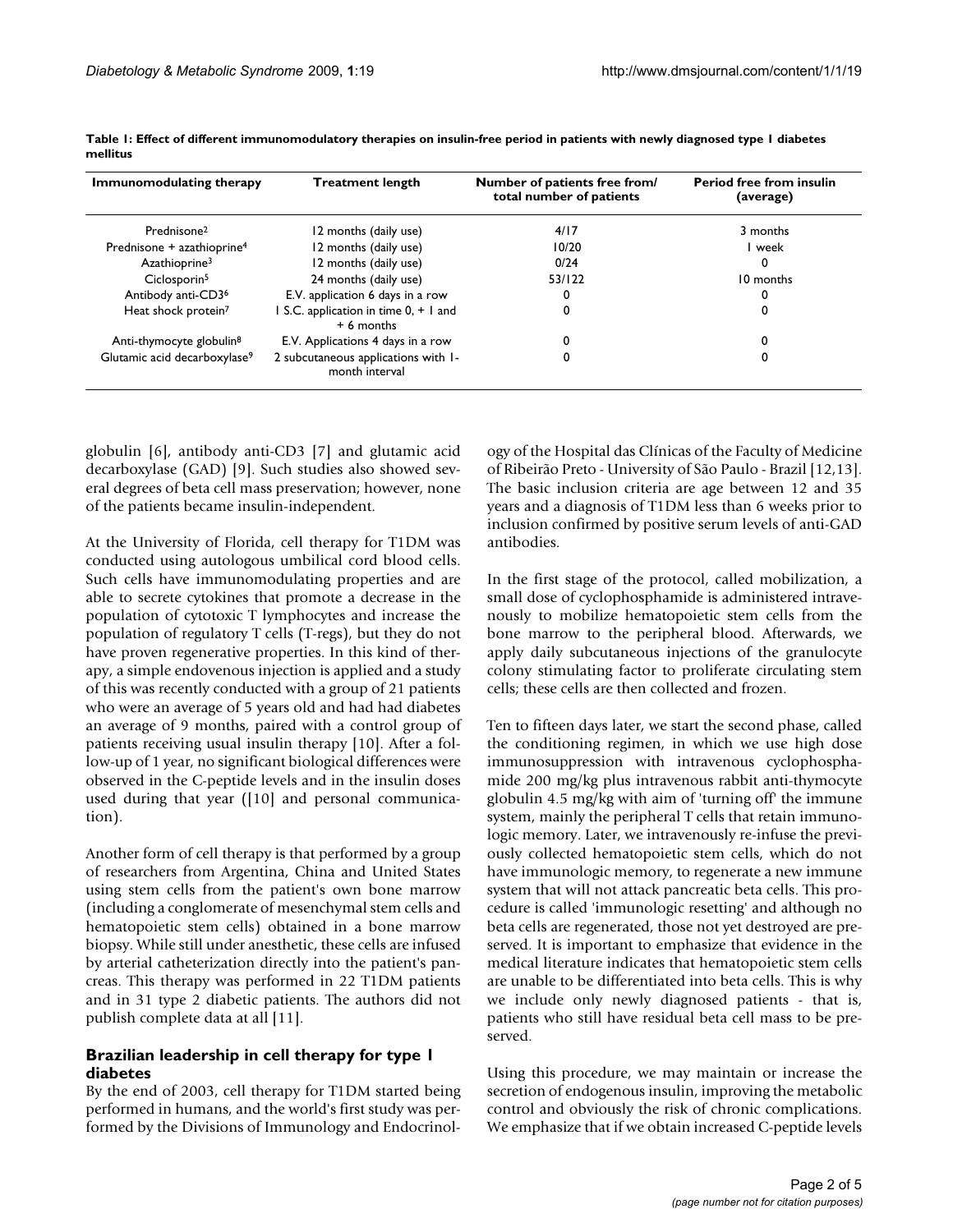for long periods and keep good glycemic control, we may offer patients a lower risk of chronic complications from diabetes, even without suspending insulin therapy.

Up to December 2008, we have performed this procedure in 23 patients: 17 men and 6 women aged 13 to 31 with an average body mass index of 19.7 kg/m2, an average glycemia level of 395.6 mg/dl and an average glycosylated hemoglobin level of 8.4% at the time of diagnosis, and undergoing anti-GAD treatment ranging from 1.1 to 102 U/ml and using an average dose of 0.4 UI/kg/day soon before starting the treatment.

All patients are recommended to be on a diet and to exercise regularly within a regimen of intensive insulin therapy and carbohydrate counting to try and achieve the following goals: pre-prandial glycemia <120 mg/dL, postprandial glycemia <140 mg/dL and glycosylated hemoglobin (HbA1c)  $\langle 7\%$ .

Patients receive psychological guidance to understand that they still have T1DM and that they must maintain a routine of automonitoring of capillary glycemia and carbohydrate counting to refrain from food abuse. Compliance with these guidelines is a challenge for the multidisciplinary team.

Of the 23 patients included, 20 remained free from insulin for some period. Of these, 12 have been continuously insulin-free since treatment, 8 became transiently insulinfree and 3 maintained daily insulin doses. In the group of continuously insulin-free patients, most stopped daily insulin injections soon after stem cell infusion and the mean period free from insulin is 31 months (ranging from 14 to 52 months). There was a significant reduction in HbA1c compared with pretreatment values, with all measures below 7% during follow-up. In parallel, this group of patients had important increases in mean peak-stimulated C-peptide levels (0.8 nmol/L pre-treatment versus 2.9 nmol/L after 3 years;  $P < 0.05$ ). Of note, all patients reported important improvement in their quality of life; complete data will be published soon. Moreover, this long period without exogenous insulin use associated with progressive increases in C-peptide levels in multiple patients practically rules out the hypothesis of a prolonged honeymoon phase in this group.

Eight patients became transiently insulin-free for periods of 6 to 47 months (mean 17.7 months) However, they have excellent glucose control using small doses of insulin. Interestingly, in two patients who relapsed after being insulin free for 43 and 47 months, respectively, we opted to add sitagliptin (a dipeptidyl peptidase-4 inhibitor) 100 mg per day orally 4 and 2 months after resumption of insulin treatment. Both became insulin-free again 1 and 2

months later, and have remained free from exogenous insulin for more than 5 and 6 months, respectively. Peakstimulated C-peptide levels declined in both patients before insulin treatment was resumed; however, C-peptide levels increased again after sitagliptin prescription, corresponding with the period of insulin-independence. Aside from this, we believe that suppression of glucagon levels can also explain the rapid insulin suspension after sitagliptin use. Additionally, immunomodulating effects of sitagliptin are speculated. So, this is the first report of complete insulin suspension in individuals with T1DM using sitagliptin [\[14](#page-4-0)].

In the whole group of eight patients who were transiently insulin-free, there was a significant increase in C-peptide levels from 0.6 nmol/L pre-treatment to 1.7 nmol/L 4 years after treatment (*P* < 0.05). To the best of our knowledge, this is the most prolonged period of C-peptide increase (up to 4 years) in interventional trials aiming at beta cell preservation.

Only three patients did not experience any period free from insulin. One presented with diabetic ketoacidosis at diagnosis and received glucocorticoids to prevent rabbit anti-thymocyte globulin reactions, one developed diabetic ketoacidosis before enrollment, and one had inadvertently received steroids (300 mg hydrocortisone) along with stem cell infusion. None of them achieved HbA1c levels less than 7% in spite of progressive increase in daily insulin doses (>0.8 IU/kg/day).

The majority of the adverse effects related to treatment were mild, including nausea, vomiting, fever, hyporexia and alopecia. With regard to severe adverse effects, two patients presented bilateral nosocomial pneumonia that completely responded to intravenous broad spectrum antibiotics; there was no mortality. During long-term follow-up, there was one case each of Graves' disease, transient hypergonadotropic hypogonadism, and autoimmune hypothyroidism. Nine patients had posttransplant hypospermia. Two patients fathered children 2 years after transplant. There was no mortality.

#### **Expansion of global research centers**

In 2006, a Chinese group from the University of Naijing started a protocol similar to the one in Ribeirão Preto, with the difference that the stem cell infusion was 50% into the peripheral vein and 50% straight into the pancreas through arterial catheterization. Of the five patients initially treated less than 3 months after diagnosis, four became insulin-independent (two of them only transiently) and one had a 50% decrease in insulin dose. All 11 patients who had been diagnosed over 3 months before treatment kept using insulin.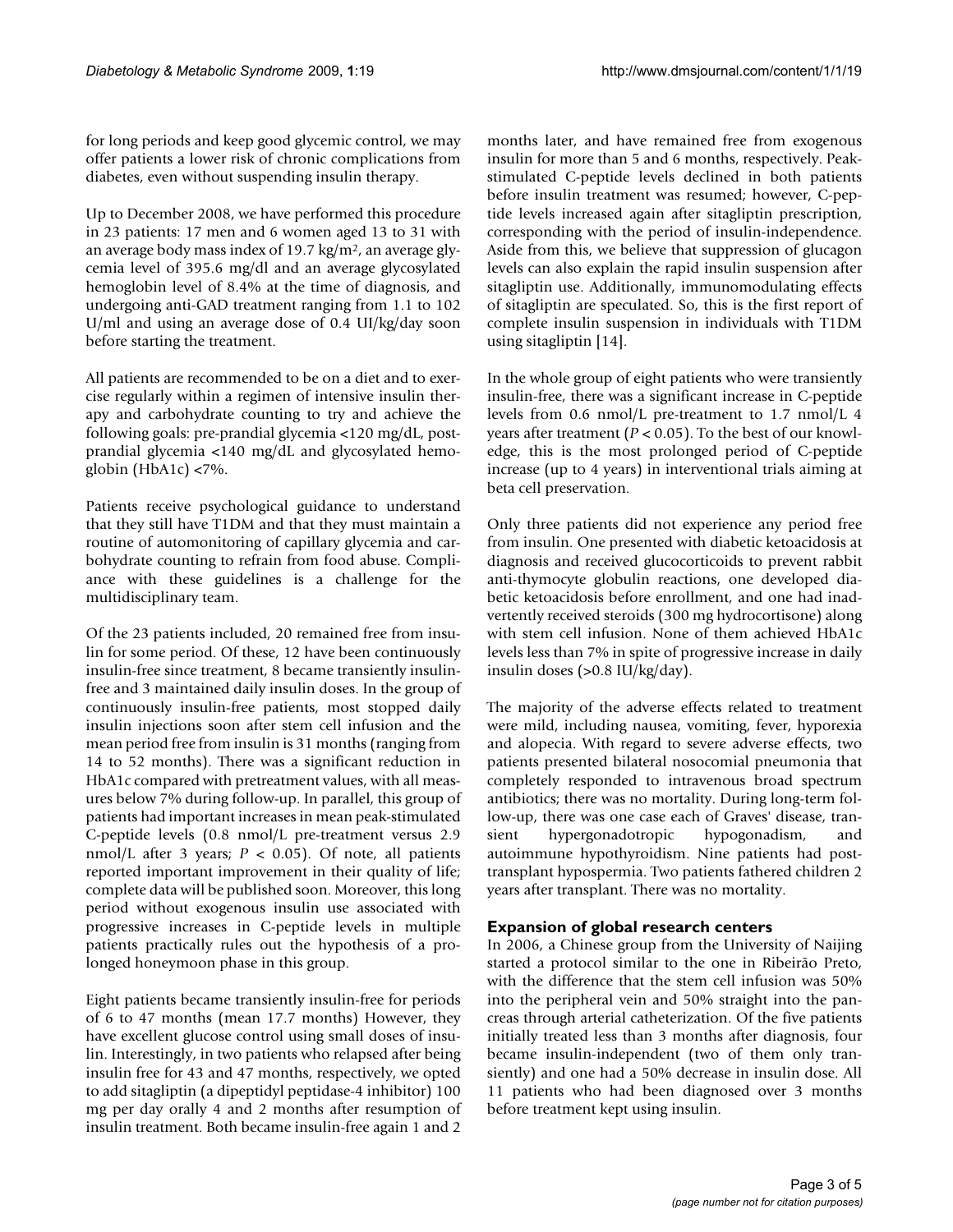In August 2008, in Chicago, we started an international multicentric randomized research protocol project, similar to that performed in Brazil, to test the effect of 'immunologic resetting' more widely. This study is being evaluated by the US Food and Drug Administration and by American research ethics organizations and will commence in 2009 with the collaboration of our team.

#### **Perspectives**

Despite the encouraging results obtained so far, we realize the limitations of our study, such as risk of infections, elevated cost, need of an ultra-specialized team, requirement for patients to have been diagnosed no later than 6 weeks prior to treatment, and so on.

Our next step, the use of mesenchymal stem cells, has already been performed. Therapy with mesenchymal stem cells plays a very attractive theoretical role: regeneration of beta cells and immunomodulating action. Thus, its use in humans would eliminate the use of chemotherapeutic agents. Studies *in vitro* using growth factors could differentiate mesenchymal cells and beta cells. These cells in animal models of T1DM have been able to reverse hyperglycemia. Stem cells are the largest focus of interest among diabetologists working with cell therapy around the world and were a matter of wide debate in the 2008 American Congress of Diabetes in San Francisco.

In 2008, our group of researchers at the Medical School of Ribeirao Preto - USP started pioneering studies in humans with T1DM using mesenchymal stem cells. The protocol includes bone marrow biopsy under general anesthesia in first-degree relatives for the collection of mesenchymal cells. These cells are sent to a laboratory to be stimulated to proliferate for a month and are later infused into the patient through a gelatinous solution of approximately 100 ml; there is no need for chemotherapy. The patient is hospitalized for 1 day but only as a precaution. After 1 month, the patient receives another infusion. So far, we are not yet sure how many infusions will be necessary. Inclusion criteria are age 12 to 35 years, diagnosis of T1DM less than 4 weeks prior to treatment without ketoacidosis and positive serum levels of anti-GAD. So far, two patients have been included in this protocol and, as soon as we have a proper follow-up, the results will be published.

#### **Conclusion**

Cell therapy is one of the research fields that have been widely expanding in the past few years. There is much expectation around this field, especially with regard to diabetes mellitus as it is a chronic disease from which organic and psychosocial data could be derived. We are not sure if we will obtain a 'cure', but we are glad to know that Brazilian science is collaborating decisively in the search for revelatory results.

#### **Abbreviations**

GAD: glutamic acid decarboxylase; HbA1c: glycosylated hemoglobin; T1DM: type 1 diabetes mellitus.

#### **Competing interests**

The authors declare that they have no competing interests.

#### **Authors' contributions**

All the authors and participated in the manuscript design and drafting. All authors participated in study coordination and acquisition and interpretation of the data showed. All authors read and approved the final manuscript.

#### **References**

- <span id="page-3-0"></span>The Diabetes Control and Complications Trial Research Group: **[Effect of intensive therapy on residual beta-cell function in](http://www.ncbi.nlm.nih.gov/entrez/query.fcgi?cmd=Retrieve&db=PubMed&dopt=Abstract&list_uids=9518395) patients with type 1 diabetes in the Diabetes Control and [Complications Trial.](http://www.ncbi.nlm.nih.gov/entrez/query.fcgi?cmd=Retrieve&db=PubMed&dopt=Abstract&list_uids=9518395)** *Ann Intern Med* 1998, **128:**517-523.
- <span id="page-3-1"></span>2. Elliott RB, Berryman CC, Crossley JR, James AG: **Partial preservation of pancreatic beta-cell function in children with diabetes.** *Lancet* 1981, **19:**631-632.
- <span id="page-3-2"></span>3. Cook JJ, Hudson I, Harrison LC, Dean B, Colman PG, Werther GA, Warne GL, Court JM: **[Double-blind controlled trial of azathio](http://www.ncbi.nlm.nih.gov/entrez/query.fcgi?cmd=Retrieve&db=PubMed&dopt=Abstract&list_uids=2656346)[prine in children with newly diagnosed type I diabetes.](http://www.ncbi.nlm.nih.gov/entrez/query.fcgi?cmd=Retrieve&db=PubMed&dopt=Abstract&list_uids=2656346)** *Diabetes* 1989, **38:**779-783.
- <span id="page-3-3"></span>4. Silverstein J, Maclaren N, Riley W, Spillar R, Radjenovic D, Johnson S: **[Immunosupression with azatioprine and prednisone in](http://www.ncbi.nlm.nih.gov/entrez/query.fcgi?cmd=Retrieve&db=PubMed&dopt=Abstract&list_uids=3045545) [recent-onset insulin-dependent diabetes mellitus.](http://www.ncbi.nlm.nih.gov/entrez/query.fcgi?cmd=Retrieve&db=PubMed&dopt=Abstract&list_uids=3045545)** *N Engl J Med* 1988, **319:**599-604.
- <span id="page-3-4"></span>5. Canadian-European Randomized Control Trial Group: **[Cyclosporin](http://www.ncbi.nlm.nih.gov/entrez/query.fcgi?cmd=Retrieve&db=PubMed&dopt=Abstract&list_uids=2903105)[induced remission of IDDM after early intervention. Associ](http://www.ncbi.nlm.nih.gov/entrez/query.fcgi?cmd=Retrieve&db=PubMed&dopt=Abstract&list_uids=2903105)ation of 1 yr of cyclosporin treatment with enhanced insulin [secretion.](http://www.ncbi.nlm.nih.gov/entrez/query.fcgi?cmd=Retrieve&db=PubMed&dopt=Abstract&list_uids=2903105)** *Diabetes* 1988, **37:**1574-1582.
- <span id="page-3-5"></span>6. Raz I, Elias D, Avron A, Metzger M, Cohen IR: **[Beta-cell function in](http://www.ncbi.nlm.nih.gov/entrez/query.fcgi?cmd=Retrieve&db=PubMed&dopt=Abstract&list_uids=11734230) [newly-onset type 1 diabetes and immunomodulation with a](http://www.ncbi.nlm.nih.gov/entrez/query.fcgi?cmd=Retrieve&db=PubMed&dopt=Abstract&list_uids=11734230) heat shock protein peptide (DiaPep277): a randomised, dou[ble-blind, phase II trial.](http://www.ncbi.nlm.nih.gov/entrez/query.fcgi?cmd=Retrieve&db=PubMed&dopt=Abstract&list_uids=11734230)** *Lancet* 2001, **358:**1749-1753.
- <span id="page-3-6"></span>7. Keymeulen B, Vandemeulebroucke E, Ziegler AG, Mathieu C, Kaufman L, Hale G, Gorus F, Goldman M, Walter M, Candon S, Schandene L, Crenier L, De Block C, Seigneurin JM, De Pauw P, Pierard D, Weets I, Rebello P, Bird P, Berrie E, Frewin M, Waldmann H, Bach JF, Pipeleers D, Chatenoud L: **[Insulin needs after CD3-anti](http://www.ncbi.nlm.nih.gov/entrez/query.fcgi?cmd=Retrieve&db=PubMed&dopt=Abstract&list_uids=15972866)[body therapy in new-onset type 1 diabetes.](http://www.ncbi.nlm.nih.gov/entrez/query.fcgi?cmd=Retrieve&db=PubMed&dopt=Abstract&list_uids=15972866)** *N Engl J Med* 2005, **352:**2598-2608.
- 8. Saudek F, Havrdova T, Boucek P, Karasova L, Novota P, Skibova J: **[Polyclonal anti-T-cell therapy for type 1 diabetes mellitus of](http://www.ncbi.nlm.nih.gov/entrez/query.fcgi?cmd=Retrieve&db=PubMed&dopt=Abstract&list_uids=17491669) [recent onset.](http://www.ncbi.nlm.nih.gov/entrez/query.fcgi?cmd=Retrieve&db=PubMed&dopt=Abstract&list_uids=17491669)** *Rev Diabetic Stud* 2004, **1:**80-88.
- <span id="page-3-7"></span>9. Ludvigsson J, Faresjö M, Hjorth M, Axelsson S, Chéramy M, Pihl M, Vaarala O, Forsander G, Ivarsson S, Johansson C, Lindh A, Nilsson NO, Aman J, Ortqvist E, Zerhouni P, Casas R: **[GAD treatment and](http://www.ncbi.nlm.nih.gov/entrez/query.fcgi?cmd=Retrieve&db=PubMed&dopt=Abstract&list_uids=18843118) [insulin secretion in recent-onset type 1 diabetes.](http://www.ncbi.nlm.nih.gov/entrez/query.fcgi?cmd=Retrieve&db=PubMed&dopt=Abstract&list_uids=18843118)** *N Engl J Med* 2008, **359:**1909-1920.
- <span id="page-3-8"></span>10. Haller MJ, Viener HL, Wasserfall C, Brusko T, Atkinson MA, Schatz DA: **[Autologous umbilical cord blood infusion for type 1 dia](http://www.ncbi.nlm.nih.gov/entrez/query.fcgi?cmd=Retrieve&db=PubMed&dopt=Abstract&list_uids=18358588)[betes.](http://www.ncbi.nlm.nih.gov/entrez/query.fcgi?cmd=Retrieve&db=PubMed&dopt=Abstract&list_uids=18358588)** *Exp Hematol* 2008, **36:**710-715.
- <span id="page-3-9"></span>11. Chen L, *et al.*: **Sustained effect of autologous bone marrow mononuclear cell transplantation in patients with diabetes: 12 month follow-up.** *Proceedings of the 68th Scientific Sessions of the American Diabetes Association: 6-10 June, 2008; San Francisco, California* .
- <span id="page-3-10"></span>12. Voltarelli JC, Couri CE, Stracieri AB, Oliveira MC, Moraes DA, Pieroni F, Coutinho M, Malmegrim KC, Foss-Freitas MC, Simões BP, Foss MC, Squiers E, Burt RK: **[Autologous nonmyeloablative](http://www.ncbi.nlm.nih.gov/entrez/query.fcgi?cmd=Retrieve&db=PubMed&dopt=Abstract&list_uids=17426276) [hematopoietic stem cell transplantation in newly diagnosed](http://www.ncbi.nlm.nih.gov/entrez/query.fcgi?cmd=Retrieve&db=PubMed&dopt=Abstract&list_uids=17426276) [type 1 diabetes mellitus.](http://www.ncbi.nlm.nih.gov/entrez/query.fcgi?cmd=Retrieve&db=PubMed&dopt=Abstract&list_uids=17426276)** *JAMA* 2007, **297:**1568-1576.
- <span id="page-3-11"></span>13. Voltarelli JC, Couri CE, Stracieri AB, Oliveira MC, Moraes DA, Pieroni F, Barros GM, Madeira MI, Malmegrim KC, Foss-Freitas MC, Simões BP, Foss MC, Squiers E, Burt RK: **[Autologous hematopoi](http://www.ncbi.nlm.nih.gov/entrez/query.fcgi?cmd=Retrieve&db=PubMed&dopt=Abstract&list_uids=19120300)[etic stem cell transplantation in type 1 diabetes.](http://www.ncbi.nlm.nih.gov/entrez/query.fcgi?cmd=Retrieve&db=PubMed&dopt=Abstract&list_uids=19120300)** *Ann N Y Acad Sci* 2008, **1150:**220-229.